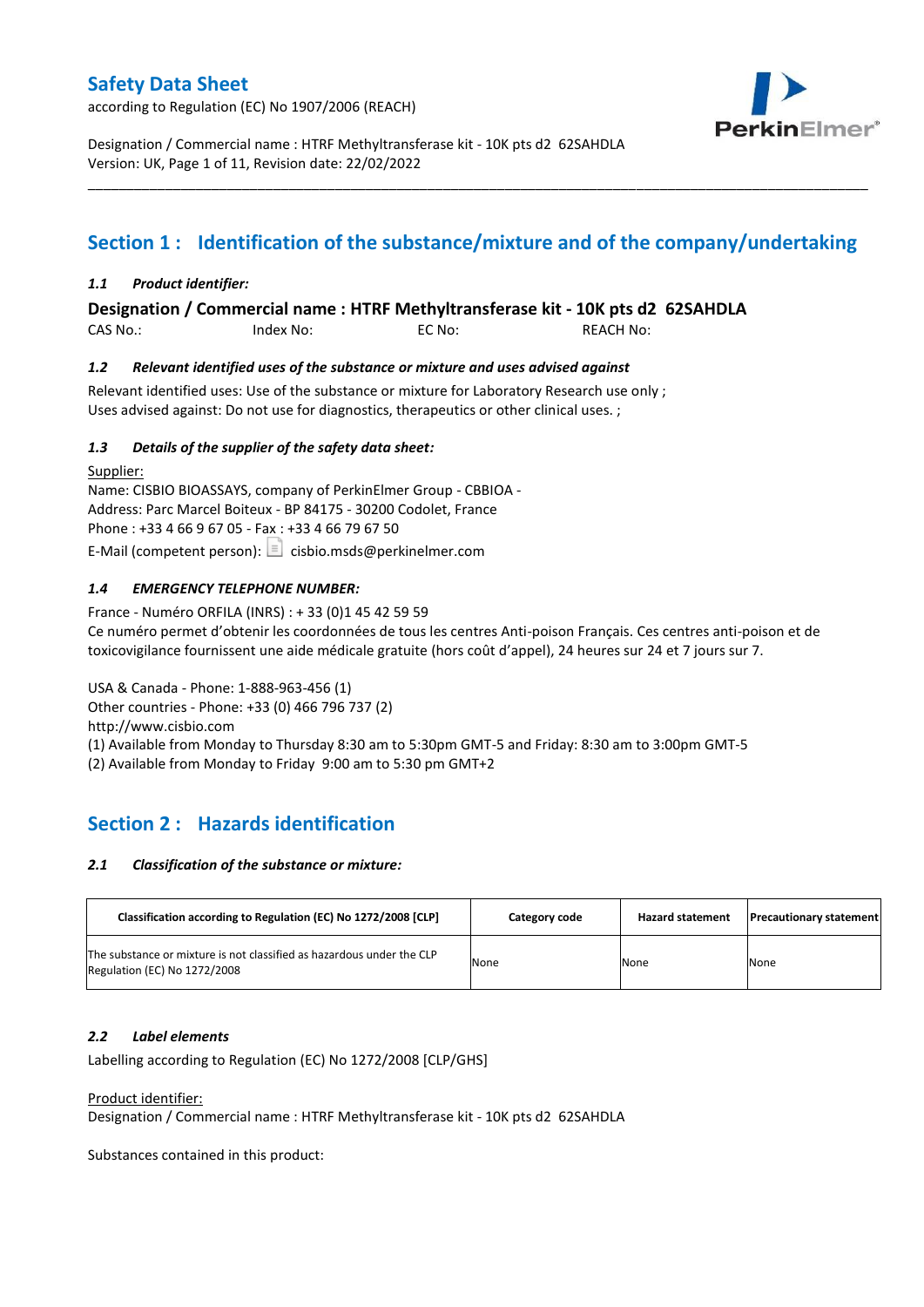according to Regulation (EC) No 1907/2006 (REACH)



Designation / Commercial name : HTRF Methyltransferase kit - 10K pts d2 62SAHDLA Version: UK, Page 2 of 11, Revision date: 22/02/2022

Hazard pictograms

Signal word:

Hazard and precautionary statements:

#### *2.3 Other hazards*

The mixture does not contain substances classified as 'Substances of Very High Concern' (SVHC) >= 0.1% published by the European CHemicals Agency (ECHA) under article 57 of REACH. The mixture satisfies neither the PBT nor the vPvB criteria for mixtures in accordance with annexe XIII of the REACH regulations EC 1907/2006. ; Adverse human health effects and symptoms:

\_\_\_\_\_\_\_\_\_\_\_\_\_\_\_\_\_\_\_\_\_\_\_\_\_\_\_\_\_\_\_\_\_\_\_\_\_\_\_\_\_\_\_\_\_\_\_\_\_\_\_\_\_\_\_\_\_\_\_\_\_\_\_\_\_\_\_\_\_\_\_\_\_\_\_\_\_\_\_\_\_\_\_\_\_\_\_\_\_\_\_\_\_\_\_\_\_\_\_\_\_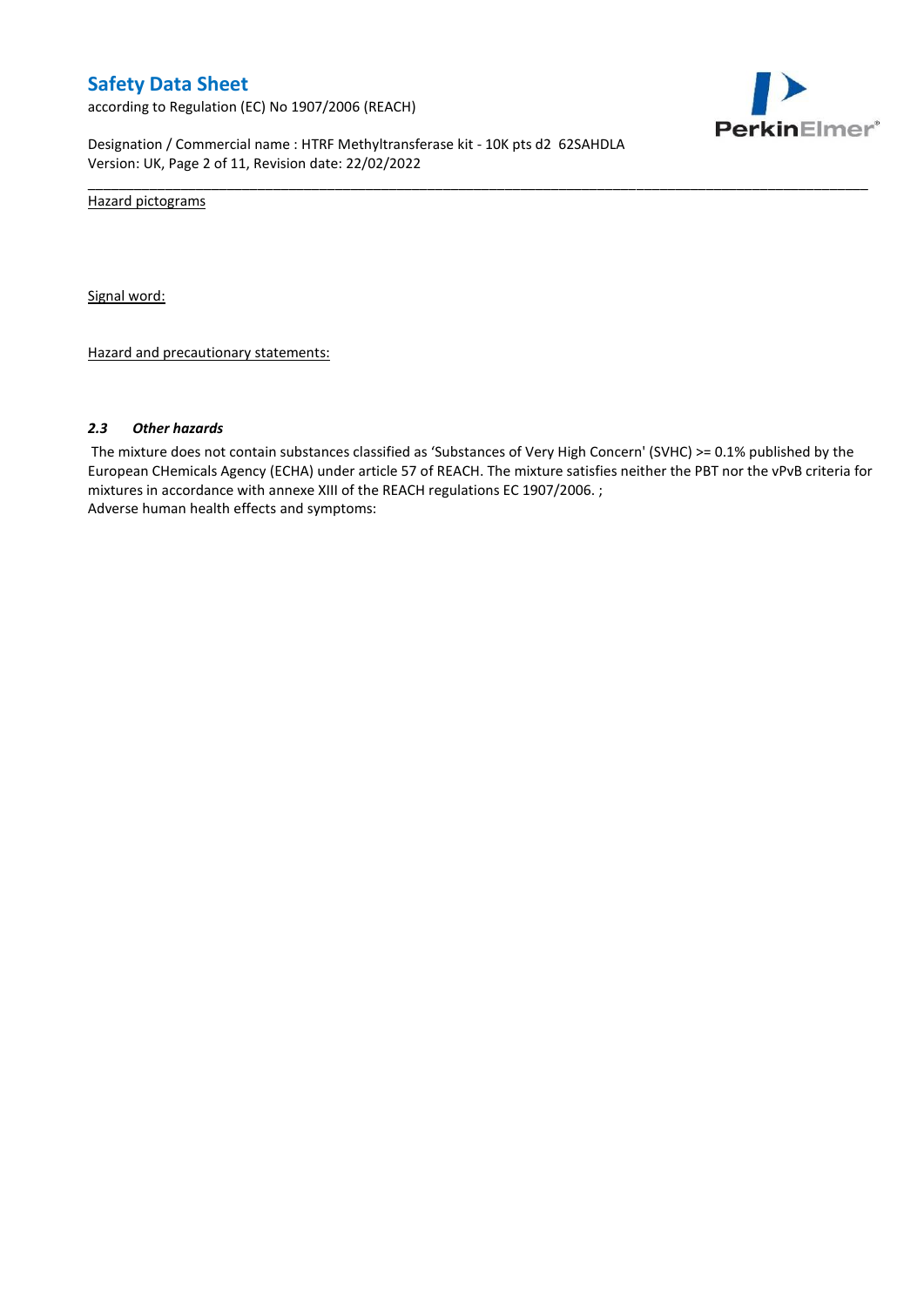according to Regulation (EC) No 1907/2006 (REACH)



Designation / Commercial name : HTRF Methyltransferase kit - 10K pts d2 62SAHDLA Version: UK, Page 3 of 11, Revision date: 22/02/2022

## **Section 3 : Composition/information on ingredients**

#### *3.2 Mixtures*

Hazardous ingredients:

This mixture does not contain any hazardous substances at the concentration limits given in Regulation (EC) No. 1272/2008 and OSHA Hazard Communication Standard 29 CFR 1910.1200.

\_\_\_\_\_\_\_\_\_\_\_\_\_\_\_\_\_\_\_\_\_\_\_\_\_\_\_\_\_\_\_\_\_\_\_\_\_\_\_\_\_\_\_\_\_\_\_\_\_\_\_\_\_\_\_\_\_\_\_\_\_\_\_\_\_\_\_\_\_\_\_\_\_\_\_\_\_\_\_\_\_\_\_\_\_\_\_\_\_\_\_\_\_\_\_\_\_\_\_\_\_

Additional information:

Full text of H- and EUH-phrases: see SECTION 16.

## **Section 4 : First aid measures**

### *4.1 Description of first aid measures*

**General information**:Do not leave affected person unattended. ; Remove affected person from the danger area and lay down. ;

**Following inhalation**:In case of respiratory tract irritation, consult a physician. ; Provide fresh air. ;

**Following skin contact**:After contact with skin, wash immediately with water ; Remove contaminated clothing ;

**Following eye contact**:After contact with the eyes, rinse with water with the eyelids open for a sufficient length of time, then consult an ophthalmologist immediately. ;

**Following ingestion**:Do NOT induce vomiting. ; Give nothing to eat or drink. ; If accidentally swallowed rinse the mouth with plenty of water (only if the person is conscious) and obtain immediate medical attention. ; **Self-protection of the first aider**:

#### *4.2 Most important symptoms and effects, both acute and delayed*

Symptoms:No known symptoms to date. ; Effects:

#### *4.3 Indication of any immediate medical attention and special treatment needed*

Notes for the doctor:

## **Section 5 : Firefighting measures**

#### *5.1 Extinguishing media:*

**Suitable extinguishing media**:This product is not flammable. Use extinguishing agent suitable for type of surrounding fire ;

### *5.2 Special hazards arising from the substance or mixture*

Hazardous combustion products:/

### *5.3 Advice for fire-fighters*

Wear Protective clothing.;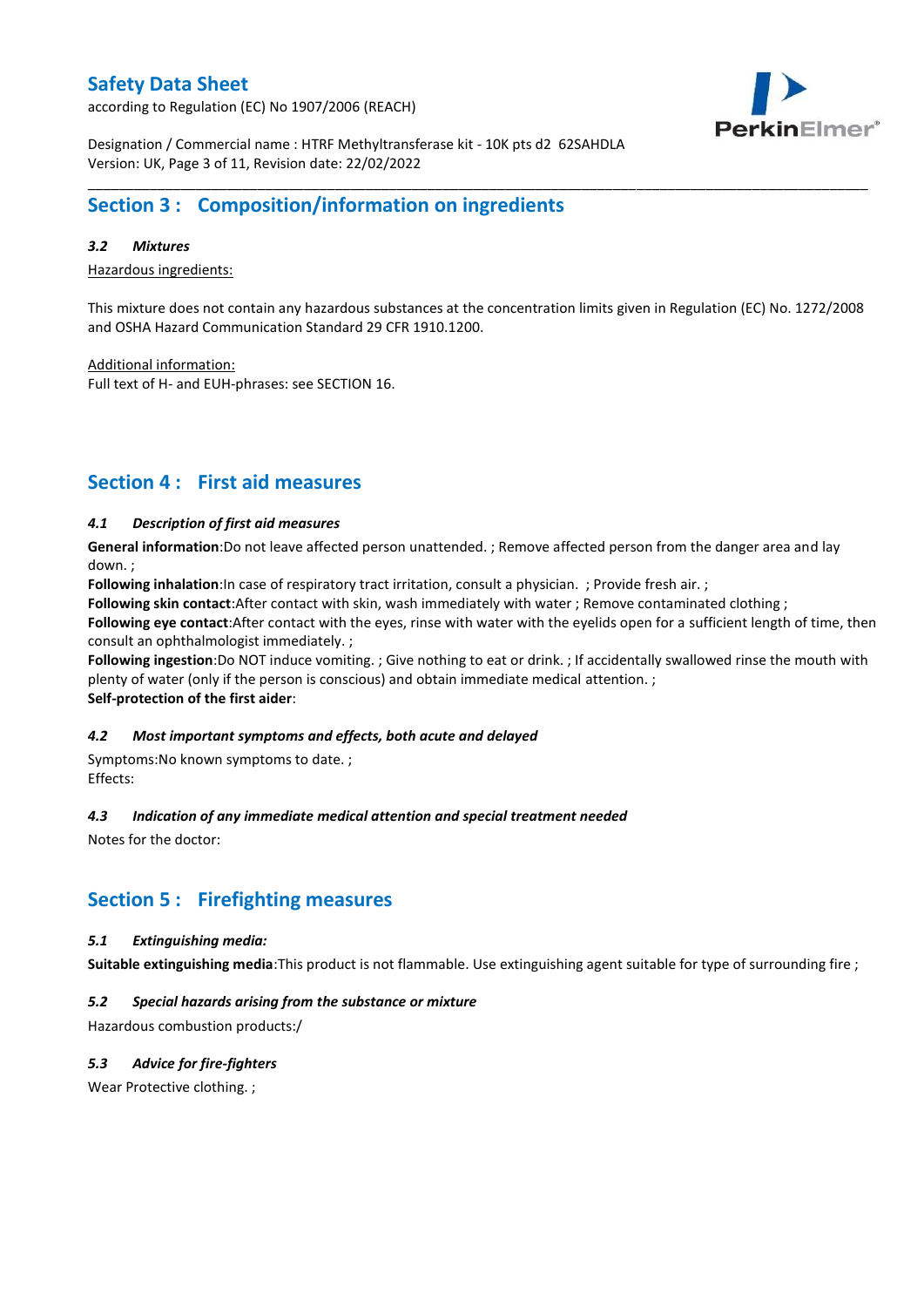according to Regulation (EC) No 1907/2006 (REACH)



Designation / Commercial name : HTRF Methyltransferase kit - 10K pts d2 62SAHDLA Version: UK, Page 4 of 11, Revision date: 22/02/2022

## **Section 6 : Accidental release measures**

### *6.1 Personal precautions, protective equipment and emergency procedures*

Emergency procedures: Provide adequate ventilation. ; Emergency procedures: Remove persons to safety. ; Personal precautions: Use personal protection equipment (see section 8). ;

\_\_\_\_\_\_\_\_\_\_\_\_\_\_\_\_\_\_\_\_\_\_\_\_\_\_\_\_\_\_\_\_\_\_\_\_\_\_\_\_\_\_\_\_\_\_\_\_\_\_\_\_\_\_\_\_\_\_\_\_\_\_\_\_\_\_\_\_\_\_\_\_\_\_\_\_\_\_\_\_\_\_\_\_\_\_\_\_\_\_\_\_\_\_\_\_\_\_\_\_\_

### *6.2 Environmental precautions*

Do not allow to enter into surface water or drains. ; Ensure all waste water is collected and treated via a waste water treatment plant. ;

### *6.3 Methods and material for containment and cleaning up*

For cleaning up:Suitable material for taking up: Absorbing material, organic ; Other information:

### *6.4 Reference to other sections*

Additional information:

## **Section 7 : Handling and storage**

### *7.1 Precautions for safe handling*

#### Protective measures:

Advice on safe handling:Avoid contact with skin, eyes and clothes. ; Avoid: Eye contact ; Avoid: Generation/formation of aerosols ; Avoid: Skin contact ; Avoid: inhalation ; In the immediate working surroundings there must be: Emergency shower installed ; In the immediate working surroundings there must be: Provide eye shower and label its location conspicuously ; Wash contaminated clothing immediately. ;

Fire preventions:

Do not eat, drink or smoke in areas where reagents are handled. ; Do not pipet by mouth ; Wear suitable one-way gloves at work ;

Advice on general occupational hygiene

Handle in accordance with good industrial hygiene and safety practice ; Observe technical data sheet. ; Remove contaminated, saturated clothing. ; Wash hands before breaks and after work. ;

### *7.2 Conditions for safe storage, including any incompatibilities*

Technical measures and storage conditions: Requirements for storage rooms and vessels:Keep container tightly closed. ; Keep-store only in original container or in properly labeled containers ; Hints on storage assembly: Materials to avoid: Further information on storage conditions:

### *7.3 Specific end uses:*

Recommendations on specific end uses: Observe technical data sheet. ;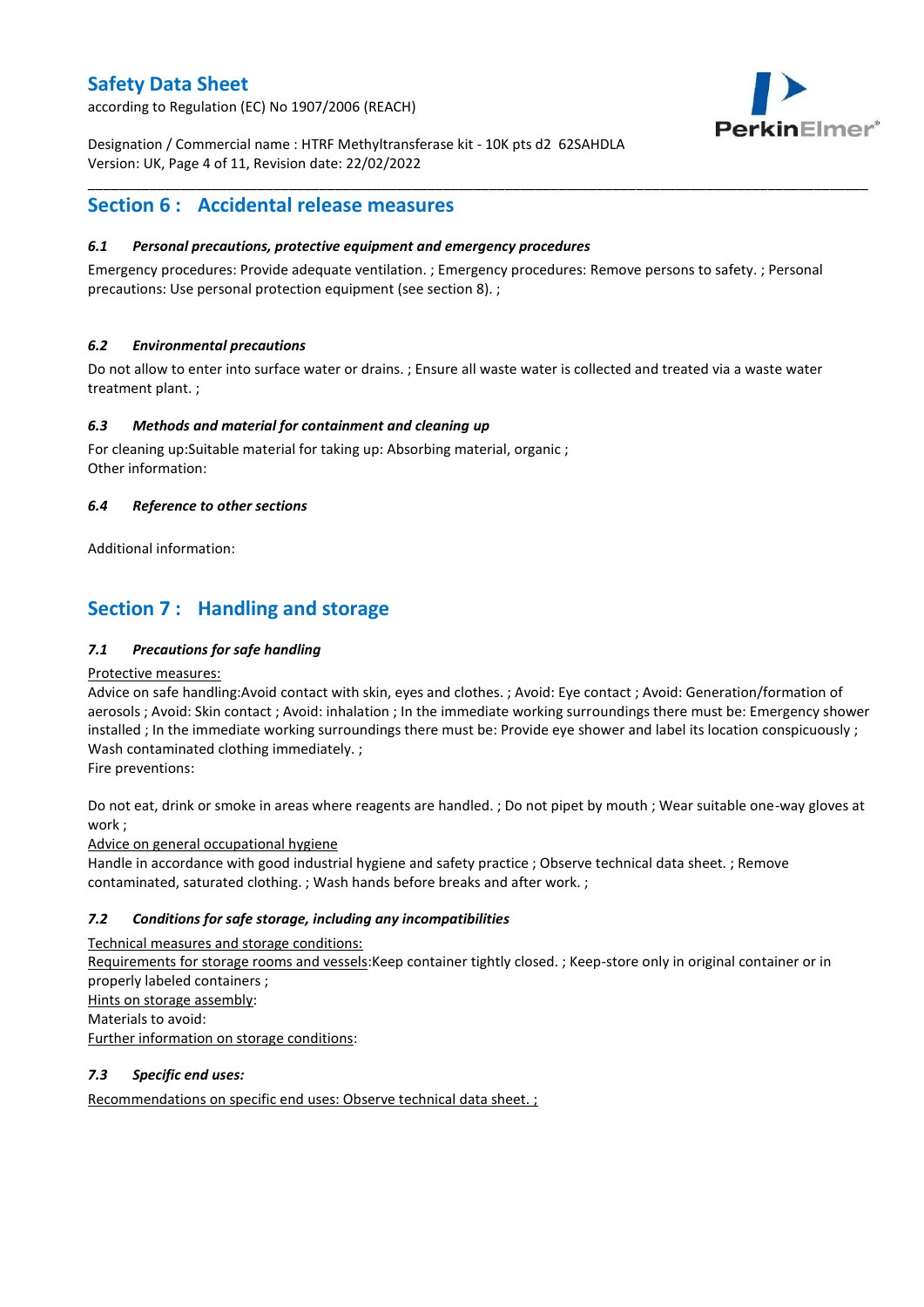according to Regulation (EC) No 1907/2006 (REACH)



Designation / Commercial name : HTRF Methyltransferase kit - 10K pts d2 62SAHDLA Version: UK, Page 5 of 11, Revision date: 22/02/2022

\_\_\_\_\_\_\_\_\_\_\_\_\_\_\_\_\_\_\_\_\_\_\_\_\_\_\_\_\_\_\_\_\_\_\_\_\_\_\_\_\_\_\_\_\_\_\_\_\_\_\_\_\_\_\_\_\_\_\_\_\_\_\_\_\_\_\_\_\_\_\_\_\_\_\_\_\_\_\_\_\_\_\_\_\_\_\_\_\_\_\_\_\_\_\_\_\_\_\_\_\_

# **Section 8 : Exposure controls/personal protection**

### *8.1 Control parameters*

Preliminary remark:

- 8.1.1 Occupational exposure limits:
	- France
	- Spain
	- **•** Germany
	- Italia
	- Greece
	- $\bullet$  UK
	- OSHA (USA)
- 8.1.2 Biological limit values (Germany):
- 8.1.3 Exposure limits at intended use (Germany):
- 8.1.4 DNEL/PNEC-values:
	- DNEL worker
	- DNEL consumer

DNEL remark:

• PNEC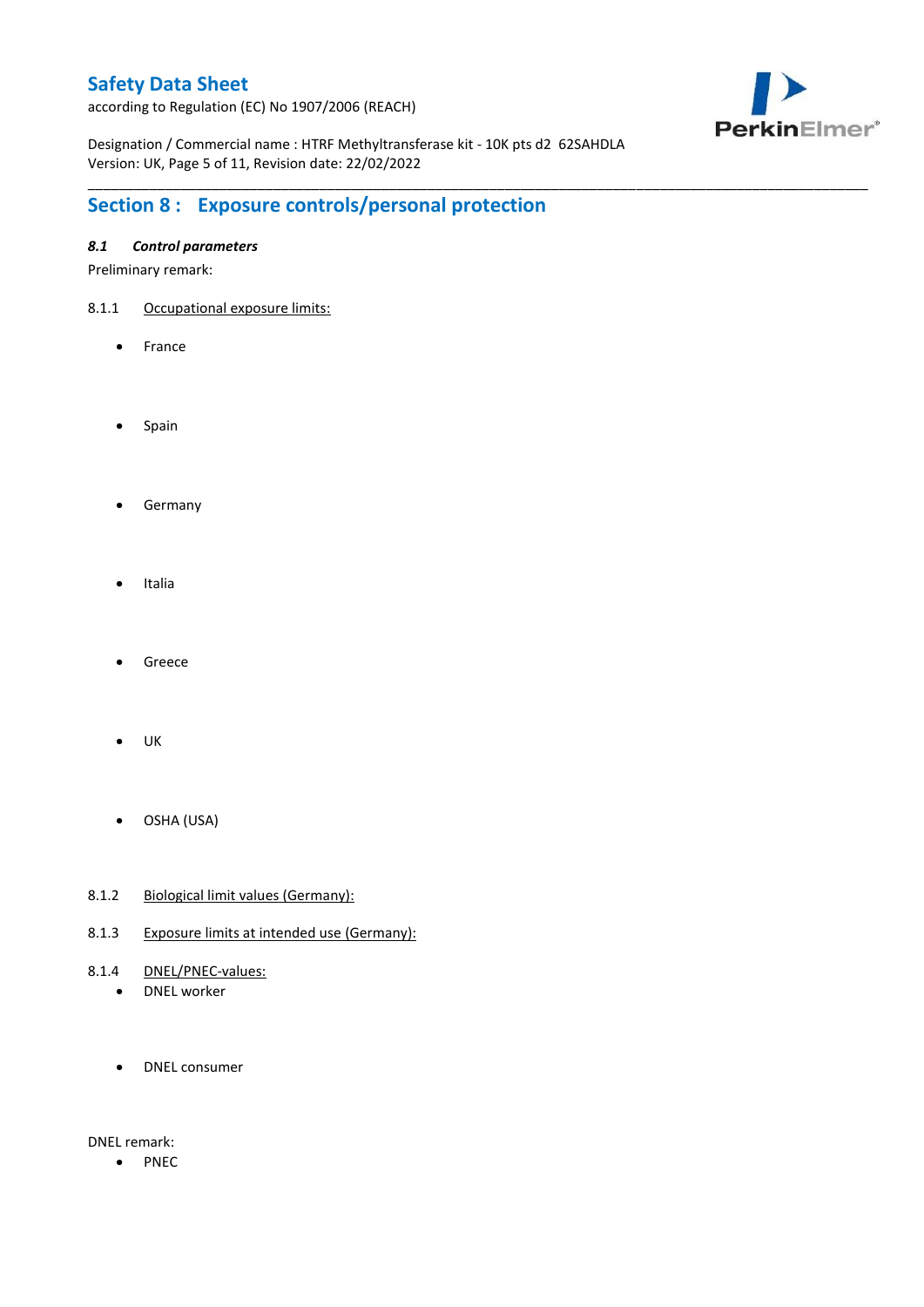according to Regulation (EC) No 1907/2006 (REACH)



Designation / Commercial name : HTRF Methyltransferase kit - 10K pts d2 62SAHDLA Version: UK, Page 6 of 11, Revision date: 22/02/2022

PNEC remark: Control parameters remark:

#### *8.2 Exposure controls*

- 8.2.1 Appropriate engineering controls:
- 8.2.2 Personal protective equipment:

**Eye / Face protection**: Safety glasses with side-shields ;

**Skin protection**:Gloves ; Laboratory coats ;

**Respiratory protection**:Ensure adequate ventilation ;

**Thermal hazards**:

8.2.3 Environmental exposure controls:

## **Section 9 : Physical and chemical properties**

#### *9.1 Information on basic physical and chemical properties*

### Appearance

| Physical state        | Liauid |
|-----------------------|--------|
| Colour                | Blue   |
| Odour                 |        |
| Odour threshold (ppm) |        |

\_\_\_\_\_\_\_\_\_\_\_\_\_\_\_\_\_\_\_\_\_\_\_\_\_\_\_\_\_\_\_\_\_\_\_\_\_\_\_\_\_\_\_\_\_\_\_\_\_\_\_\_\_\_\_\_\_\_\_\_\_\_\_\_\_\_\_\_\_\_\_\_\_\_\_\_\_\_\_\_\_\_\_\_\_\_\_\_\_\_\_\_\_\_\_\_\_\_\_\_\_

|                                                             |                                           | Value | Concentration<br>(mol/L) | Method | Temperature (°C) | Pressure (kPa) | Remark |
|-------------------------------------------------------------|-------------------------------------------|-------|--------------------------|--------|------------------|----------------|--------|
| pH                                                          |                                           |       |                          |        |                  |                |        |
| Melting point (°C)                                          |                                           |       |                          |        |                  |                |        |
| Freezing point (°C)                                         |                                           |       |                          |        |                  |                |        |
| Initial boiling point/boiling range (°C)                    |                                           |       |                          |        |                  |                |        |
| Flash point (°C)                                            |                                           |       |                          |        |                  |                |        |
| Evaporation rate (kg/m <sup>2</sup> /h)                     |                                           |       |                          |        |                  |                |        |
| Flammability (type: ) (%)                                   |                                           |       |                          |        |                  |                |        |
| Upper/lower<br>flammability or explosive<br>limits          | Upper explosive limit<br>(%)              |       |                          |        |                  |                |        |
|                                                             | Lower explosive limit (%)                 |       |                          |        |                  |                |        |
| Vapour pressure (kPa)                                       |                                           |       |                          |        |                  |                |        |
| Vapour density (g/cm <sup>3</sup> )                         |                                           |       |                          |        |                  |                |        |
| Densities                                                   | Density (g/cm <sup>3</sup> )              |       |                          |        |                  |                |        |
|                                                             | Relative density (g/cm <sup>3</sup> )     |       |                          |        |                  |                |        |
|                                                             | Bulk density (g/cm <sup>3</sup> )         |       |                          |        |                  |                |        |
|                                                             | Critical density (g/cm <sup>3</sup> )     |       |                          |        |                  |                |        |
| Solubility (Type: ) (g/L)                                   |                                           |       |                          |        |                  |                |        |
| Partition coefficient (log Pow)<br>n-octanol/water at pH :  |                                           |       |                          |        |                  |                |        |
| Auto-ignition temperature (°C)                              |                                           |       |                          |        |                  |                |        |
| Decomposition temperature (°C)<br>Decomposition energy : kJ |                                           |       |                          |        |                  |                |        |
| Viscosity                                                   | Viscosity, dynamic (poiseuille)           |       |                          |        |                  |                |        |
|                                                             | Viscosity, cinematic (cm <sup>3</sup> /s) |       |                          |        |                  |                |        |
| Oxidising properties                                        |                                           |       |                          |        |                  |                |        |
| <b>Explosive properties</b>                                 |                                           |       |                          |        |                  |                |        |

#### *9.2 Other information:*

No other relevant data available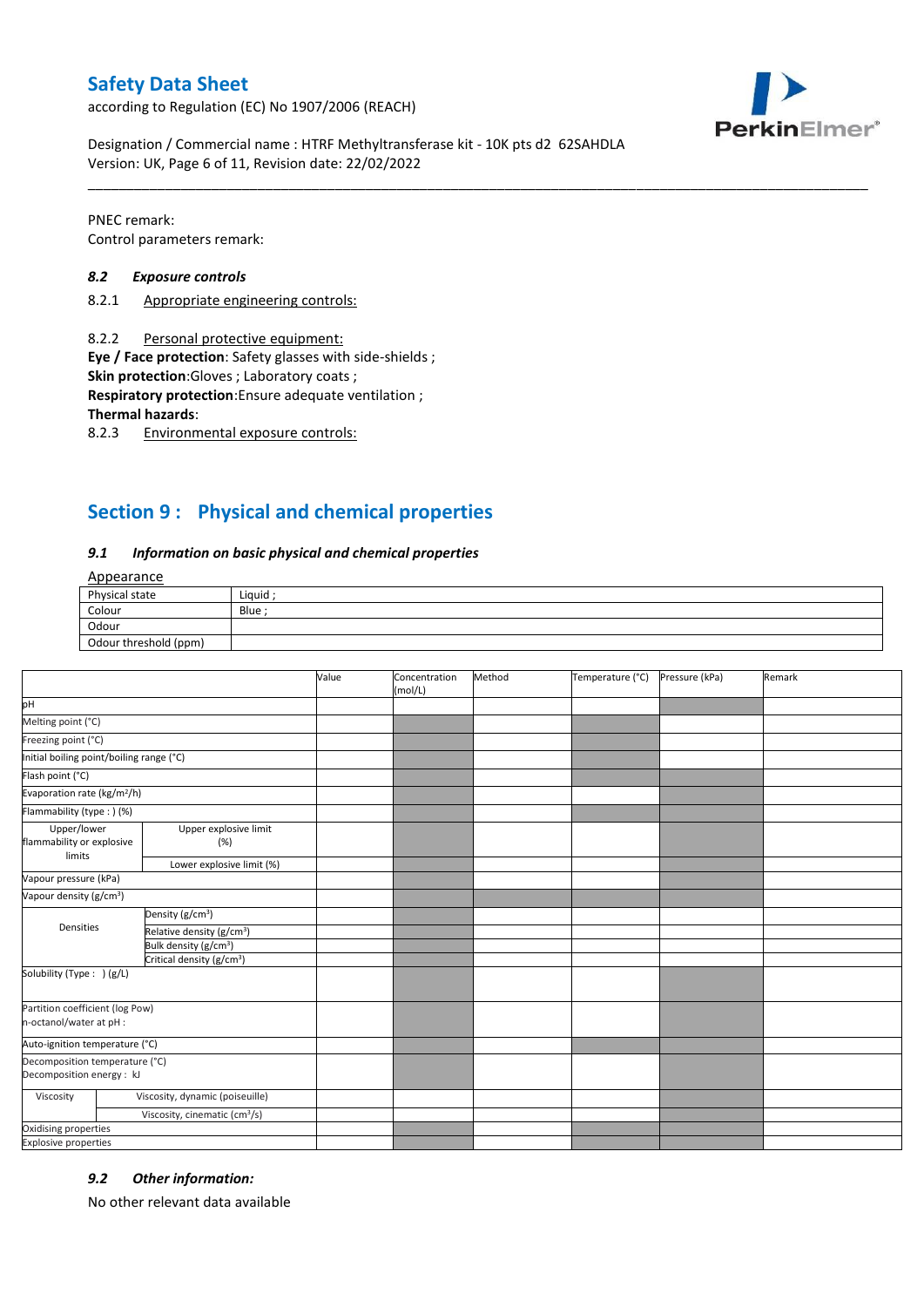according to Regulation (EC) No 1907/2006 (REACH)



Designation / Commercial name : HTRF Methyltransferase kit - 10K pts d2 62SAHDLA Version: UK, Page 7 of 11, Revision date: 22/02/2022

## **Section 10 : Stability and reactivity**

- *10.1 Reactivity* This material is considered to be non-reactive under normal use conditions. ;
- *10.2 Chemical stability*
- *10.3 Possibility of hazardous reactions*
- *10.4 Conditions to avoid:*
- *10.5 Incompatible materials:*

#### *10.6 Hazardous decomposition products:*

Does not decompose when used for intended uses. ; Thermal decomposition can lead to the escape of irritating gases and vapors. ;

\_\_\_\_\_\_\_\_\_\_\_\_\_\_\_\_\_\_\_\_\_\_\_\_\_\_\_\_\_\_\_\_\_\_\_\_\_\_\_\_\_\_\_\_\_\_\_\_\_\_\_\_\_\_\_\_\_\_\_\_\_\_\_\_\_\_\_\_\_\_\_\_\_\_\_\_\_\_\_\_\_\_\_\_\_\_\_\_\_\_\_\_\_\_\_\_\_\_\_\_\_

## **Section 11 : Toxicological information**

Toxicokinetics, metabolism and distribution

#### *11.1 Information on toxicological effects*

#### **Substances**

**Acute toxicity**

Animal data: Acute oral toxicity:

Acute dermal toxicity:

Acute inhalative toxicity:

Practical experience / human evidence: Assessment / Classification: General Remark:

#### **Skin corrosion/irritation**

Animal data:

In-vitro skin test method: In-vitro skin test result: Assessment / Classification:

#### **Eye damage/irritation**

Animal data:

In vitro eye test method: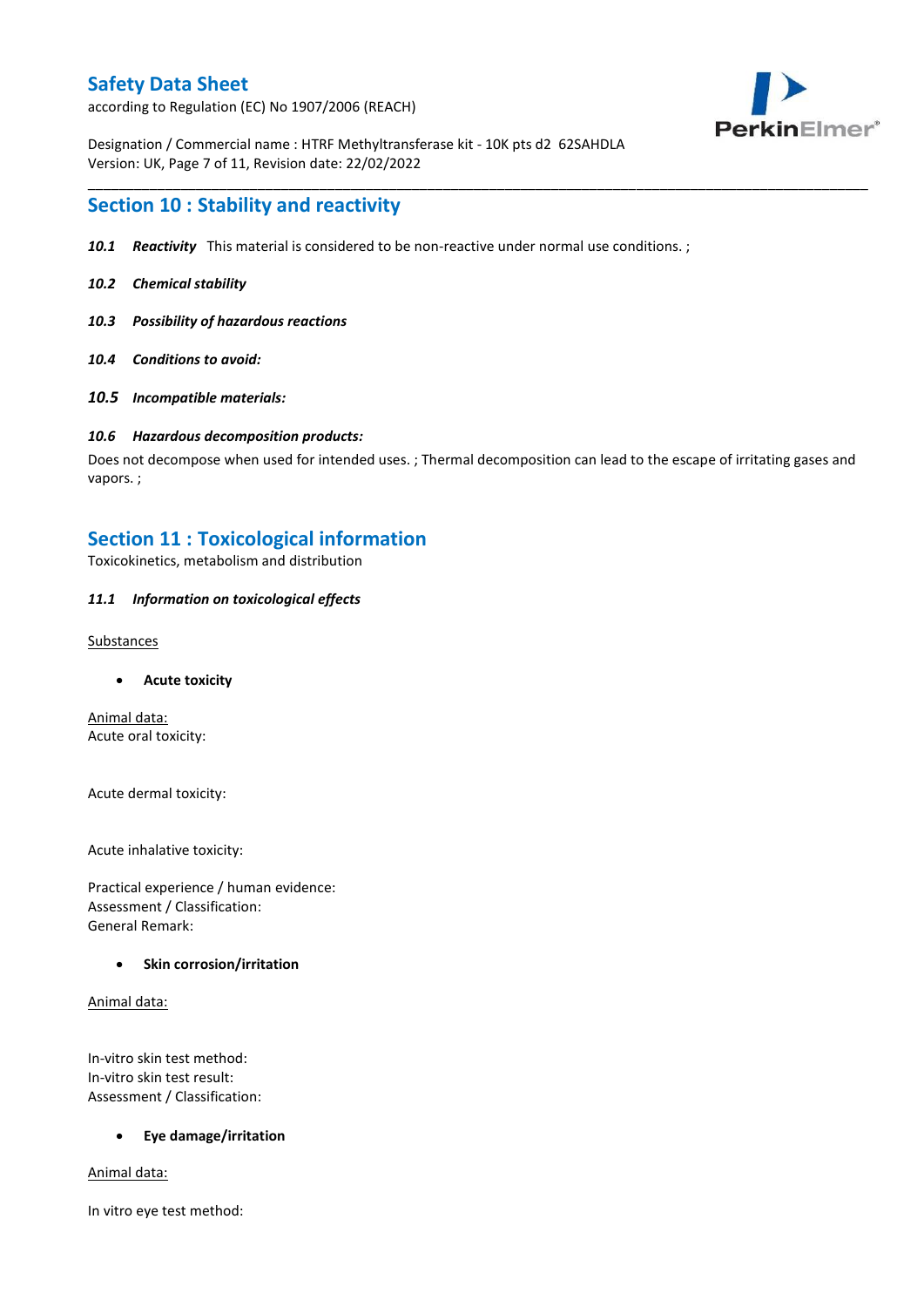according to Regulation (EC) No 1907/2006 (REACH)



Designation / Commercial name : HTRF Methyltransferase kit - 10K pts d2 62SAHDLA Version: UK, Page 8 of 11, Revision date: 22/02/2022

\_\_\_\_\_\_\_\_\_\_\_\_\_\_\_\_\_\_\_\_\_\_\_\_\_\_\_\_\_\_\_\_\_\_\_\_\_\_\_\_\_\_\_\_\_\_\_\_\_\_\_\_\_\_\_\_\_\_\_\_\_\_\_\_\_\_\_\_\_\_\_\_\_\_\_\_\_\_\_\_\_\_\_\_\_\_\_\_\_\_\_\_\_\_\_\_\_\_\_\_\_

In vitro eye test result: Assessment / Classification:

#### **CMR effects (carcinogenity, mutagenicity and toxicity for reproduction)**

o Germ cell mutagenicity:

Animal data:

Assessment / Classification:

o Carcinogenicity

Practical experience / human evidence: Animal data:

Other information: Assessment / Classification:

o Reproductive toxicity

Practical experience / human evidence: Animal data:

Other information: Assessment / Classification:

Overall assessment on CMR properties:

- **Specific target organ toxicity (single exposure)**
	- o STOT SE 1 and 2

Animal data:

Other information:

o STOT SE 3

Practical experience / human evidence:

Other information: Assessment / Classification:

**Specific target organ toxicity (repeated exposure)**

Practical experience / human evidence: Animal data:

Assessment / Classification: Other information

**Aspiration hazard**

Practical experience / human evidence: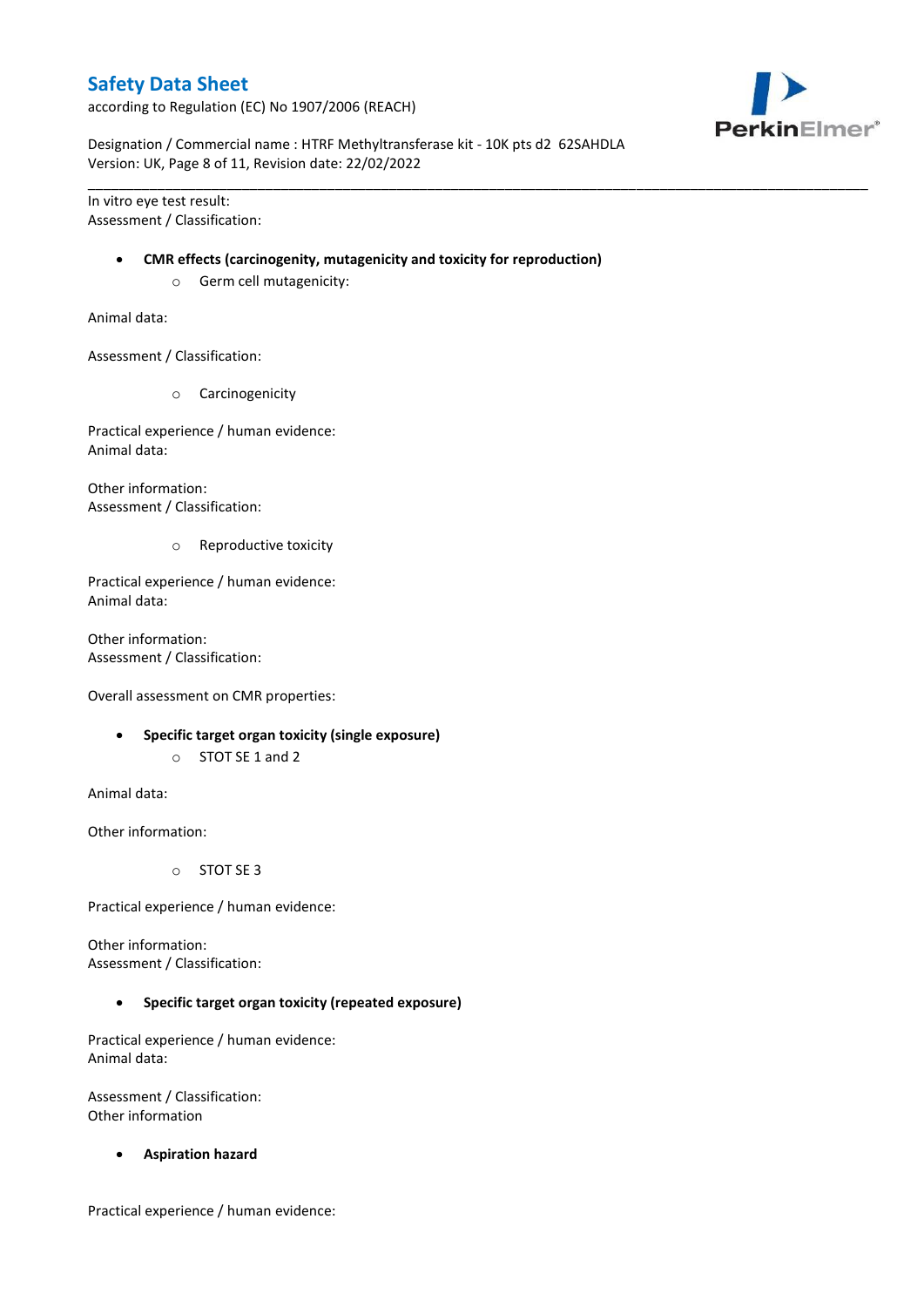according to Regulation (EC) No 1907/2006 (REACH)



Designation / Commercial name : HTRF Methyltransferase kit - 10K pts d2 62SAHDLA Version: UK, Page 9 of 11, Revision date: 22/02/2022

Experimental data: viscosity data: see SECTION 9. Assessment / Classification: Remark:

11.1.1 Mixtures No toxicological information is available for the mixture itself

## **Section 12 : Ecological information**

In case that test data regarding one endpoint/differentiation exist for the mixture itself, the classification is carried out according to the substance criteria (excluding biodegradation and bioaccumulation). If no test data exist, the criteria for mixture classification has to be used (calculation method); in this case the toxicological data of the ingredients are shown.

\_\_\_\_\_\_\_\_\_\_\_\_\_\_\_\_\_\_\_\_\_\_\_\_\_\_\_\_\_\_\_\_\_\_\_\_\_\_\_\_\_\_\_\_\_\_\_\_\_\_\_\_\_\_\_\_\_\_\_\_\_\_\_\_\_\_\_\_\_\_\_\_\_\_\_\_\_\_\_\_\_\_\_\_\_\_\_\_\_\_\_\_\_\_\_\_\_\_\_\_\_

### *12.1 Aquatic toxicity:*

Acute (short-term) fish toxicity

Chronic (long-term) fish toxicity

Acute (short-term) toxicity to crustacea

Chronic (long-term) toxicity to crustacea

Acute (short-term) toxicity to algae and cyanobacteria

Toxicity to microorganisms and other aquatic plants / organisms

Assessment / Classification:

### *12.2 Persistence and degradability*

Biodegradation:

Abiotic Degradation:

Assessment / Classification:

### *12.3 Bioaccumulative potential*

Bioconcentration factor (BCF):

*12.4 Mobility in soil*

### *12.5 Results of PBT and vPvB assessment*

### *12.6 Other adverse effects:*

Additional ecotoxicological information: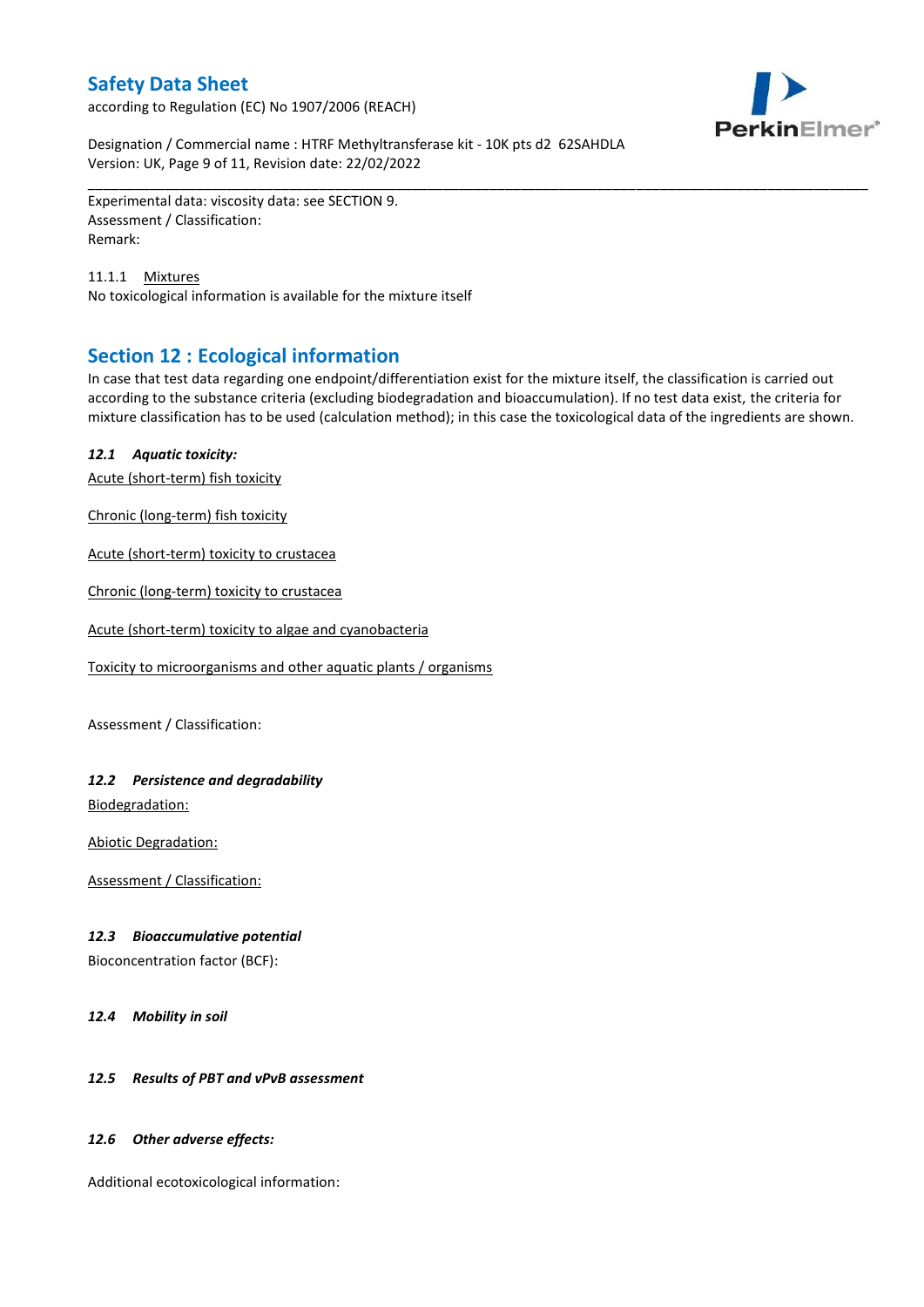according to Regulation (EC) No 1907/2006 (REACH)



Designation / Commercial name : HTRF Methyltransferase kit - 10K pts d2 62SAHDLA Version: UK, Page 10 of 11, Revision date: 22/02/2022

## **Section 13 : Disposal considerations**

### *13.1 Waste treatment methods*

Waste treatment options:Dispose of waste according to applicable legislation. ;

# **Section 14 : Transport information**

ADR/RID/AND/IMDG/IATA

| UN No.                     |  |
|----------------------------|--|
| UN Proper shipping name    |  |
| Transport hazard class(es) |  |
| Hazard label(s)            |  |
|                            |  |
| Packing group              |  |

\_\_\_\_\_\_\_\_\_\_\_\_\_\_\_\_\_\_\_\_\_\_\_\_\_\_\_\_\_\_\_\_\_\_\_\_\_\_\_\_\_\_\_\_\_\_\_\_\_\_\_\_\_\_\_\_\_\_\_\_\_\_\_\_\_\_\_\_\_\_\_\_\_\_\_\_\_\_\_\_\_\_\_\_\_\_\_\_\_\_\_\_\_\_\_\_\_\_\_\_\_

#### *Transport in bulk according to Annex II of MARPOL 73/78 and the IBC Code*

| Land transport (ADR/RID)                                             |                                               |
|----------------------------------------------------------------------|-----------------------------------------------|
| <b>Classification code ADR:</b>                                      | Special Provisions for ADR/RID:               |
| Limited quantities for ADR/RID:                                      | <b>Excepted Quantities for ADR/RID:</b>       |
| Packing Instructions for ADR/RID:                                    | Special packing provisions for ADR/RID:       |
| Mixed packing provisions:                                            |                                               |
| Portable tanks and bulk containers Instructions:                     |                                               |
| Portable tanks and bulk containers Special Provisions:               |                                               |
| <b>ADR Tank Code:</b>                                                | ADR Tank special provisions:                  |
| Vehicle for tank carriage:                                           |                                               |
| Special provisions for carriage Packages:                            |                                               |
| Special provisions for carriage Bulk:                                |                                               |
| Special provisions for carriage for loading, unloading and handling: |                                               |
| Special Provisions for carriage Operation:                           |                                               |
| Hazard identification No:                                            | Transport category (Tunnel restriction code): |
|                                                                      |                                               |
| Sea transport (IMDG)                                                 |                                               |
| Marine Pollutant:                                                    | Subsidiary risk(s) for IMDG:                  |
| Packing provisions for IMDG:                                         | Limited quantities for IMDG:                  |
| Packing instructions for IMDG:                                       | IBC Instructions:                             |
| <b>IBC Provisions:</b>                                               | <b>IMO</b> tank instructions:                 |
| UN tank instructions:                                                | Tanks and bulk Provisions:                    |
| EmS:                                                                 | Stowage and segregation for IMDG:             |
| Properties and observations:                                         |                                               |
| Inland waterway transport (ADN)                                      |                                               |
| <b>Classification Code ADN:</b>                                      | <b>Special Provisions ADN:</b>                |
| Limited quantities ADN:                                              | <b>Excepted quantities ADN:</b>               |
| Carriage permitted:                                                  | Equipment required:                           |
| Provisions concerning loading and unloading:                         | Provisions concerning carriage:               |
| Number of blue cones/lights:                                         | Remark:                                       |
|                                                                      |                                               |
| Air transport (ICAO-TI / IATA-DGR)                                   |                                               |
| Suhsidiary risk for IATA·                                            | Excepted quantity for $IATA$ .                |

Subsidiary risk for IATA: Excepted quantity for IATA: Passenger and Cargo Aircraft Limited Quantities Packing Instructions: Passenger and Cargo Aircraft Limited Quantities Maximal Net Quantity :